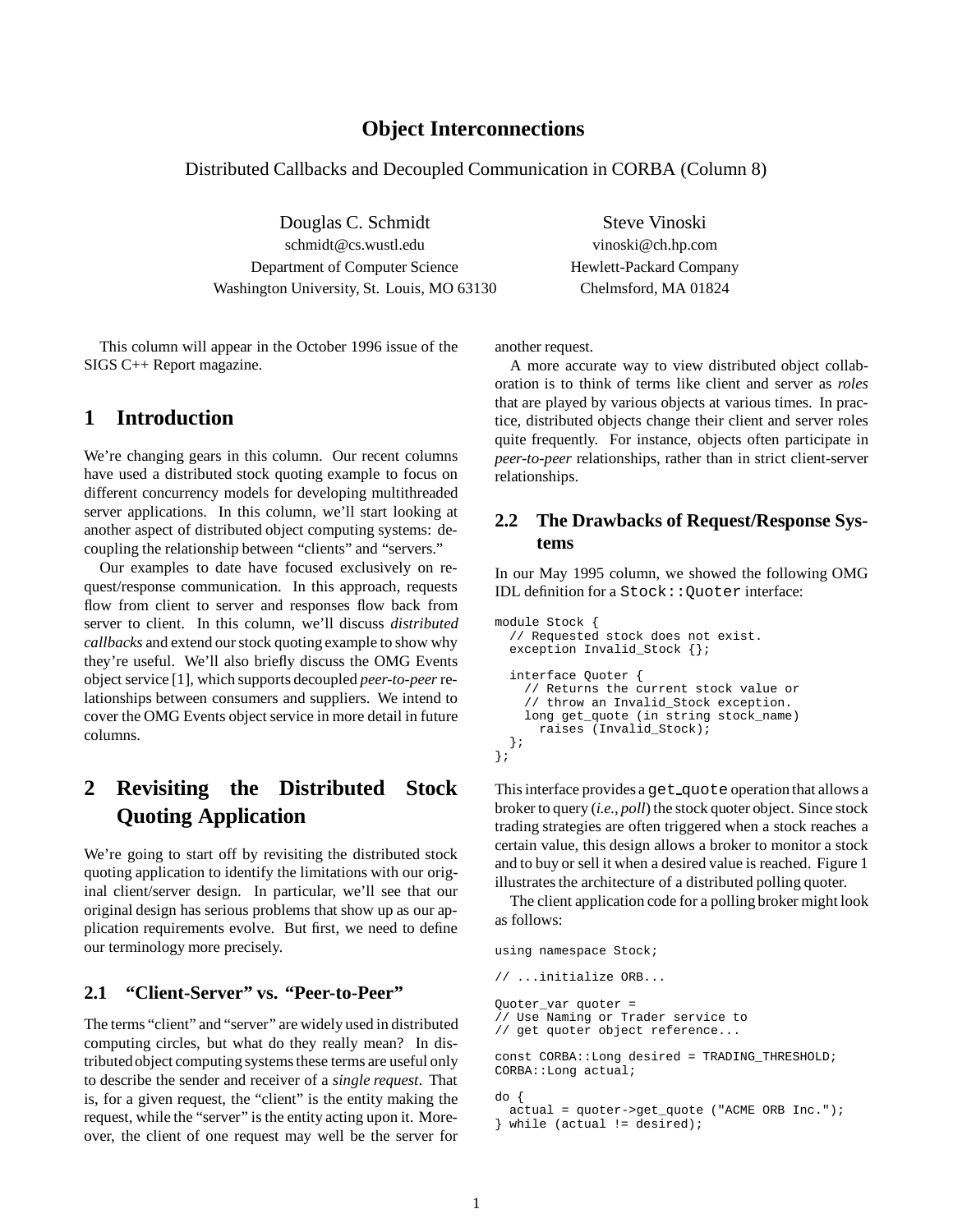

Figure 1: Architecture of a Distributed Polling Quoter

// Exercise buy or sell order.

While the polling approach could conceivably provide the desired results, it suffers from a number of drawbacks, including:

 **Server saturation:** This quoter application is capable of sending many requests to the server in a very short period of time. Depending on implementation issues (such as the hardware platform, operating system, or concurrency model), the server may become saturated and thus unable to fulfill new requests. For instance, an excessive amount of memory and CPU resources may be consumed if the server uses a threadper-request concurrency model. This problem is worse for servers that take a long time to service requests. In this case, several polling clients can easily cause these servers to consume all their available resources while trying to keep pace with incoming requests.

 **Network saturation:** Even if servers are very efficient at servicing requests, a polling approach can still allow applications to use excessive network bandwidth. Polling applications that flood the network with request messages and their responses may cause all services on the network to suffer due to increased response times and error rates. Moreover, if congestion becomes too severe, the entire network may become incapacitated.

 **Limited application utility:** A polling application that saturates its server and its network isn't good for much else. If it weren't polling, it might be able to perform other useful work (*e.g.,* refreshing the user-interface, providing adequate quality of service to other users or applications, etc). Performing the polling in a separate thread can help alleviate this problem, but not without increasing application resource consumption and programming complexity.

#### **2.3 The Distributed Callback Solution**

One way to avoid the problems associated with polling is to employ *distributed callbacks*. In terms of our example



Figure 2: Architecture of a Distributed Callback Quoter

described above, a distributed callback involves a "role reversal," *i.e.*, the "server" calls back to the quoter "client" application. The Quoter object uses this callback to notify the quoter application that the stock it's interested in has reached the desired value. Figure 2 illustrates the participants and collaboration in the distributed callback solution.

#### **2.3.1 Common Examples of Callbacks**

CORBA distributed callbacks are similar to ordinary callbacks used in C++ programming. An example of a C++ callback is the function pointer passed to set new handler. If a new handler callback has been installed, any time operator new is unable to allocate memory it will invoke the callback function hoping that the application or runtime environment can somehow free up some memory. This approach is obviously simpler than having the application continually poll the status of the heap.

Another well-known example of a non-distributed callback is a function pointer registered to handle graphical user interface (GUI) events, such as the click of a mouse button in a window. When the button is clicked, the registered function is called to allow the application to react to the event. By using callbacks, the user interface framework can be decoupled from application-specific behavior performed in response to events, thereby increasing reuse and extensibility.

Distributed callbacks should not be confused with the "upcalls" made by the Object Adapter and the IDL skeletons, which dispatch requests to object implementations. These upcalls are mechanically similar to GUI callbacks, and in fact are typically implemented by ORB vendors as ordinary C++ callbacks. The major difference between distributed callbacks and object implementation upcalls is that they occur at different levels in the CORBA system. In fact, object implementation upcalls are a key component of a distributed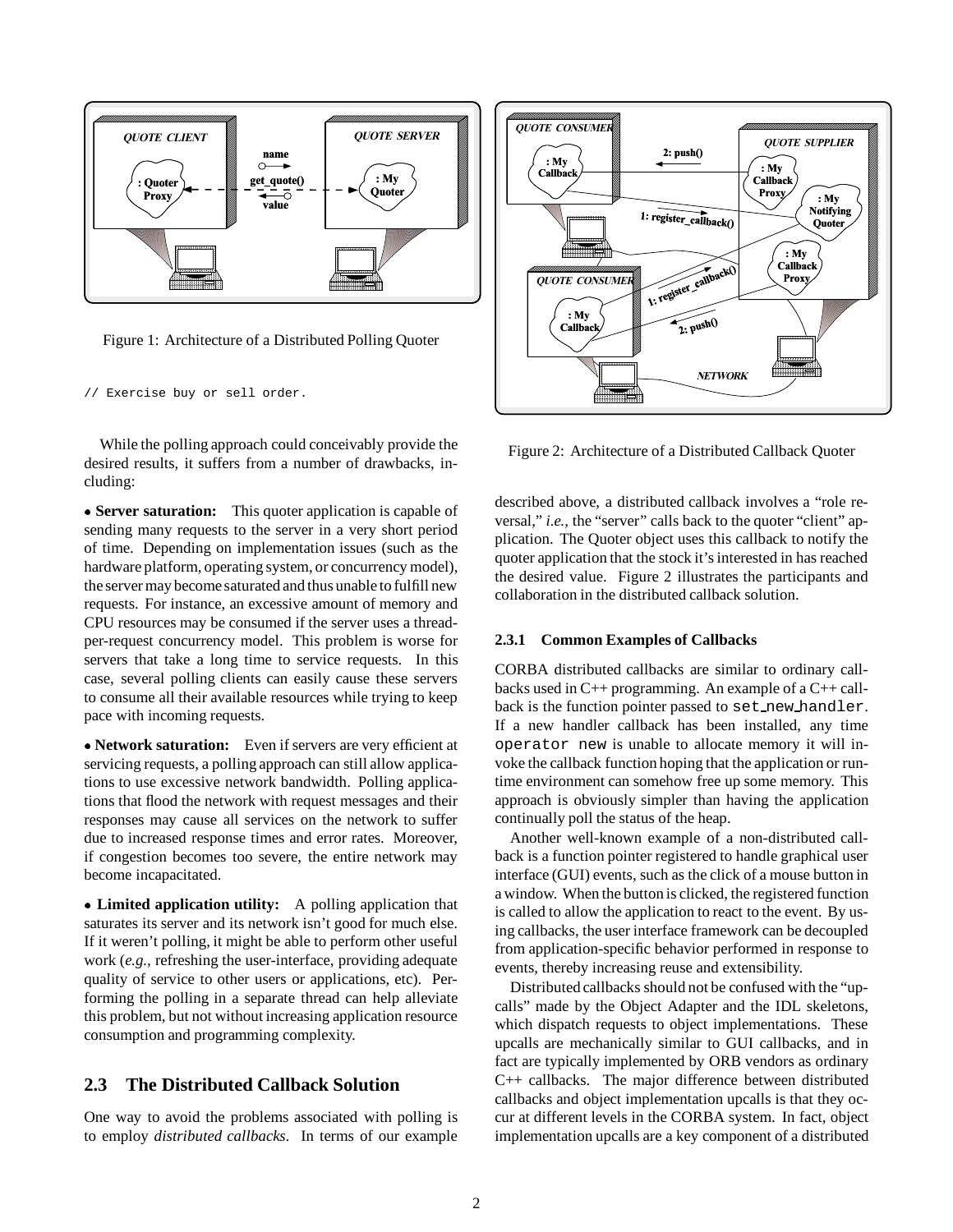callback or any other distributed request handling mechanism.

Note that the term "distributed callback" is a bit misleading. This is because an object can be located in the same address space as its caller. In this case, a quality ORB implementation will bypass remote messaging mechanisms and perform local function calls between a caller and a target object whenever possible. Thus, a callback in such a system is not always necessarily "distributed." In the current example, however, we'll assume that all callbacks occur between distributed objects.

#### **2.3.2 Problems Solved by Distributed Callbacks**

The following points explain how using distributed callbacks in CORBA can help address the problems with our original polling solution described above.

 **Saturation problems:** Since the quoter application isn't flooding the server or the network with requests any more, the saturation problems no longer occur. However, depending upon how the detection of the stock price changes is implemented in the server, a distributed callback solution may still cause the server to consume a large amount of computing resources. For instance, it may need to filter data arriving from a real-time quote feed to determine which events to forward to clients that subscribe to the data.

 **Limited application utility:** Since the quoter application is no longer polling, and is instead waiting for the server to notify it, it can be used to work on other problems while it waits. The use of distributed callbacks also alleviates the need for multiple threads and the added complexity associated with multi-threaded programming.

Note that the definition of "distributed callback" provided here shows the terminology problem we described in Section 2.1: for a distributed callback, the server *sends* the request (and is thus a *client*), whereas the quoter application *receives* the request (and is thus a *server*). As we'll see below, the use of distributed callbacks results in peer-to-peer relationships – the "client" and "server" are peers because each is an object that both sends and receives requests. Therefore, we'll use different terminology from now on. A "supplier" is an entity that produces events, while a "consumer" is one that receives event notifications and data. This model, where one or more applications register to receive data as it is generated, is often referred to as the "publish/subscribe" model. The publish/subscribe model has its roots in patterns like Observer [2] and Model/View/Controller [3].

# **3 Using Distributed Callbacks in the Quoter Application**

This section illustrates how to use distributed callbacks to implement a more flexible, and potentially more efficient, stock quoter application.

#### **3.1 Defining the IDL Interface**

As we've shown in our last few columns, CORBA applications must have an object reference before a request can be issued. Therefore, two resources are needed before a CORBA distributed callback can be made: a callback object and its object reference. One way to obtain these resources is to pass the distributed callback object reference as a parameter to another object, which registers the distributed callback. This behavior is shown by the register callback invocations in Figure 2.

The example below extends the IDL declarations shown above with a distributed callback interface and registration operation:

```
module Stock {
  // Requested stock does not exist.
  exception Invalid Stock \{\}\// Distributed callback information.
 module Callback {
    struct Info {
      string stock name;
      long value;
    };
    // Distributed callback interface
    // (invoked by the Supplier).
    interface Handler {
      void push (in Info data);
    };
 };
  // This is the same as in our earlier columns.
  interface Quoter {
    long get_quote (in string stock_name)
      raises (Invalid_Stock);
  };
  interface Notifying_Quoter {
    // Register a distributed callback
    // handler that is invoked when the
    // given stock reaches the desired
    // threshold value.
    void register_callback
           (in string stock_name,
            in long threshold_value,
            in Callback::Handler handler)
      raises (Invalid_Stock);
    // Remove the handler.
    void unregister_callback
          (in Callback::Handler handler);
  };
};
```
Several key changes have been made to our original IDL interface:

 A new module named Callback has been nested in- $\bullet$ side the Stock module. We used nesting so that both the Info struct and the Handler interface could be properly scoped and grouped together, without having to include the string "Callback" in the name of each type (*e.g.*, Callback Info).

 Within the Callback module, the Info struct and the  $\bullet$ Handler distributed callback interface have been defined. The Info struct is used to inform the callback object of the name and value of the stock in question. This information is necessary to allow one callback object to be registered for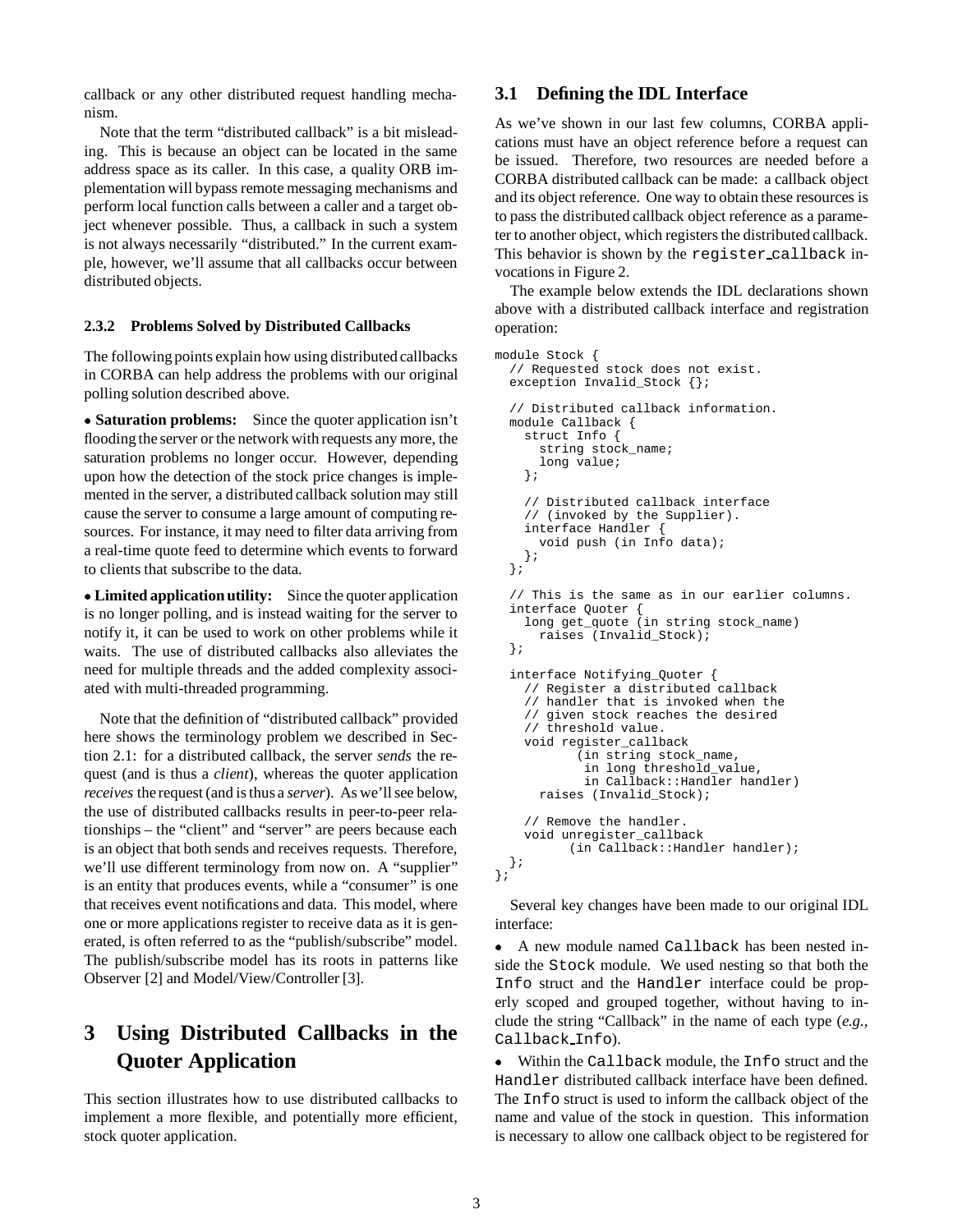multiple stock callbacks. The Handler interface defines the type expected for object references registered as callbacks.

 A new interface, Notifying Quoter, has been added. It supplies two operations: register callback allows callback handler object references to be added to the supplier, while unregister callback is used to remove callback handlers. Note that Notifying Quoter could derive from our original Quoter interface. However, doing this means that all Notifying Quoter objects must support both polling and callbacks. This feature is something that most clients are unlikely to require, so we omitted it.

### **3.2 Defining the Consumer's Callback Behavior**

To register a distributed callback object, a consumer passes a Callback::Handler object reference to the Notifying Quoter::register callback operation, which is implemented by the supplier. The following class defines the callback object implementation provided by the consumer:

```
// Implemented by the consumer.
class My_CallBack
  : public HPSOA_Stock::Callback::Handler
    // This base class is explained below.
{
public:
 // ...
  // Handle callback from quoter supplier.
  void push (const Stock::Callback::Info& info)
  {
    // Class BuyOrder is defined elsewhere.
    Buy_Order buy (info.stock, 1000);
    // Issue a "buy" order.
   buy.issue ();
    // ...
 }
};
```
The push method of My Callback is invoked by the supplier when the threshold specified by the consumer is reached. In response to this notification, the consumer creates an order to buy 1,000 shares of the stock.

#### **3.3 The Consumer Main Function**

After defining the consumer's callback behavior, we'll write our consumer application main. This function gets the callback object reference and registers it with the Notifying Quoter on the supplier.

```
// Consumer application.
int main (int argc, char *argv[])
{
 using namespace Stock;
  CORB::ORB var orb =
    CORBA::ORB_init (argc, argv, 0);
  CORBA::HPSOA_var hpsoa =
```
orb->HPSOA\_init (argc, argv, CORBA::HPSOAid); const char \*stock\_name = "ACME ORB Inc."; // Create a new implementation object.  $M_y$ \_Callback \*cb = new My\_Callback; // Get the callback object reference. Callback::Handler var handler = cb-> this (); // Obtain a Notifying\_Quoter object reference, // e.g., from the Naming or Trader service // (which is not shown). Notifying\_Quoter\_var quoter = // ... CORBA::Long threshold = TRADING\_THRESHOLD; // Register callback with the supplier. quoter->register\_callback (stock\_name, threshold, handler); // Now instruct the object adapter to // wait for callbacks from the supplier. hpsoa->run (); /\* NOTREACHED \*/ }

In this example, we're using the *HP Simplified Object Adapter* supplied by the HP ORB Plus product to obtain an object reference for our callback object. As we've described in our previous columns, CORBA 2.0 currently lacks a portable Object Adapter interface. Therefore, in this column we'll use the object adapter supplied by the ORB vendor we're using. When the OMG completes its portability enhancement work (which is currently in progress), we'll update our examples to use the new portable object adapter mapping.

When the value of ACME ORB stock reaches the "TRADING THRESHOLD" (*e.g.,* \$103.00), the supplier (in the same process as the Quoter object, perhaps even the Quoter itself) will call back to the registered handler object like this:

```
// Implemented by the supplier.
```

```
Stock::Callback::Handler ptr handler;
Callback::Info info;
// Assign name and value.
info.stock_name =
 CORBA::string_dup ("ACME ORB Inc.");
info.threshold_value = TRADING_THRESHOLD;
// Query the real-time quote feed database
// to see if the threshold is reached.
// (see detailed implementation below).
if (reached_threshold (info.stock_name,
                       info.threshold_value))
{
  // Disseminate info to the consumer(s).
 handler->push (info);
 // ...
```
Upon receiving the distributed callback from the supplier (the quoter service), the consumer (the stock quoter application) can examine the members of the Callback::Info struct passed to it. The consumer application can use this struct in various ways. For example, it can determine the name of the stock and its current value, and use this information to issue a buy or sell order for that particular stock.

}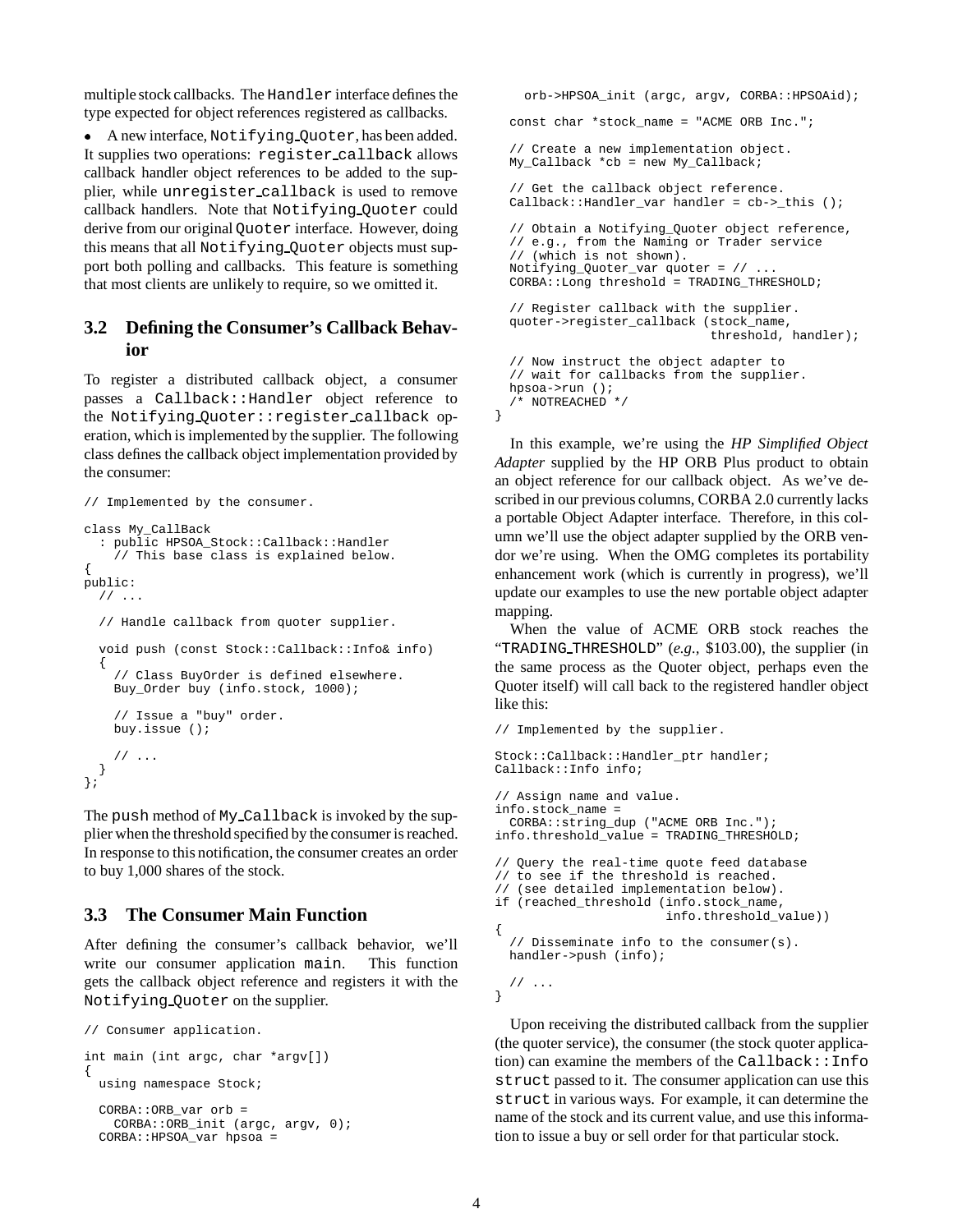

Figure 3: Internal Architecture of the Quote Supplier

If the consumer is no longer interested in receiving callbacks, it can unregister the callback handler using the unregister callback operation:

```
quoter->unregister_callback (handler);
```
# **4 Implementing the Distributed Callback Supplier**

This section examines the implementation of the supplierside of the quoter service.

#### **4.1 Supplier Architecture**

Our stock quote supplier has three primary components (shown in Figure 3):

- 1. *Registration map* This map associates each callback object reference with a stock name and threshold value. To simplify programming, we use STL multimaps to implement this association.
- 2. *Real-time stock feed database* We assume that the stock feed provides a continuous stream of stock names and their associated values are stored in a database that can be read by our implementation of the Notifying Quoter interface.
- 3. *Monitorfor real-time stock feed* This monitor provides up-to-date stock information to the stock quote supplier. The supplier uses this information to determine when callbacks should be issued to consumer (s).

Our Notifying Quoter implementation is an "active object" [4]. It spawns a thread in its constructor to monitor the real-time stock feed. This means that our registration and unregistration operations must occur in their own threads. Therefore, we must make sure that updates to the registration map do not occur while the monitoring method accesses the

map. To do this, we'll use mutex locks, which ensure the integrity of our registration map.

HP ORB Plus uses a  $C_{++}$  threads portability class library called MSD to achieve independence from platform-specific threads APIs. This library is also available to applications that use the ORB. Our Notifying Quoter implementation therefore makes use of the MSD Thread, MSD Mutex, and MSD Lock classes provided by the MSD library to spawn threads and provide mutual exclusion.

To actually implement a Notifying Quoter, we first define a C++ class. ORBs generally allow the implementor to select how to integrate their code with the skeleton generated by the IDL compiler. As we've shown in previous columns, the two main choices are variants of the Adapter pattern [2]:

- *Class Adapter* which derives the implementation class from a skeleton class generated by an OMG IDL compiler;
- *Object Adapter* which makes a stand-alone class where an interface (the Adapter) delegates to an object it holds (the implementation).

In this column, we'll use the inheritance method provided by HP ORB Plus. Therefore, we derive our class from the abstract HPSOA Stock::Notifying Quoter skeleton class, as follows:

```
class My_Callback_Quoter
  : public HPSOA_Stock::Notifying_Quoter
{
public:
 My_Callback_Quoter (void) {
    // Spawn a thread to monitor the feed.
    thread_ = new MSD_Thread (start_thread, this);
  }
  ˜My_Callback_Quoter (void) {
    delete thread_;
  }
  // Register a distributed callback
  // handler to callback when threshold
  // is reached.
 virtual void register_callback
         (const char *stock,
          CORBA::Long threshold_value,
          Stock::Callback::Handler_ptr handler)
       throw (CORBA::SystemException,
             Stock::InvalidStock);
  // Remove the handler when consumer is
  // no longer interested in receiving callbacks.
 virtual void unregister_callback
 (Stock::Callback::Handler_ptr handler);
private:
  // Perform the work of monitoring the real-time
  // quote feed.
 void monitor_realtime_feed (void);
  // Determines if stock has reached its threshold.
  int reached_threshold (char *, long);
  // Static member function passed to
  // the MSD_Thread constructor.
 static void *start_monitor (void *p) {
    My_Callback_Quoter *q =
       static_cast<My_Callback_Quoter*> (p);
    q->monitor_realtime_feed ();
    return 0;
```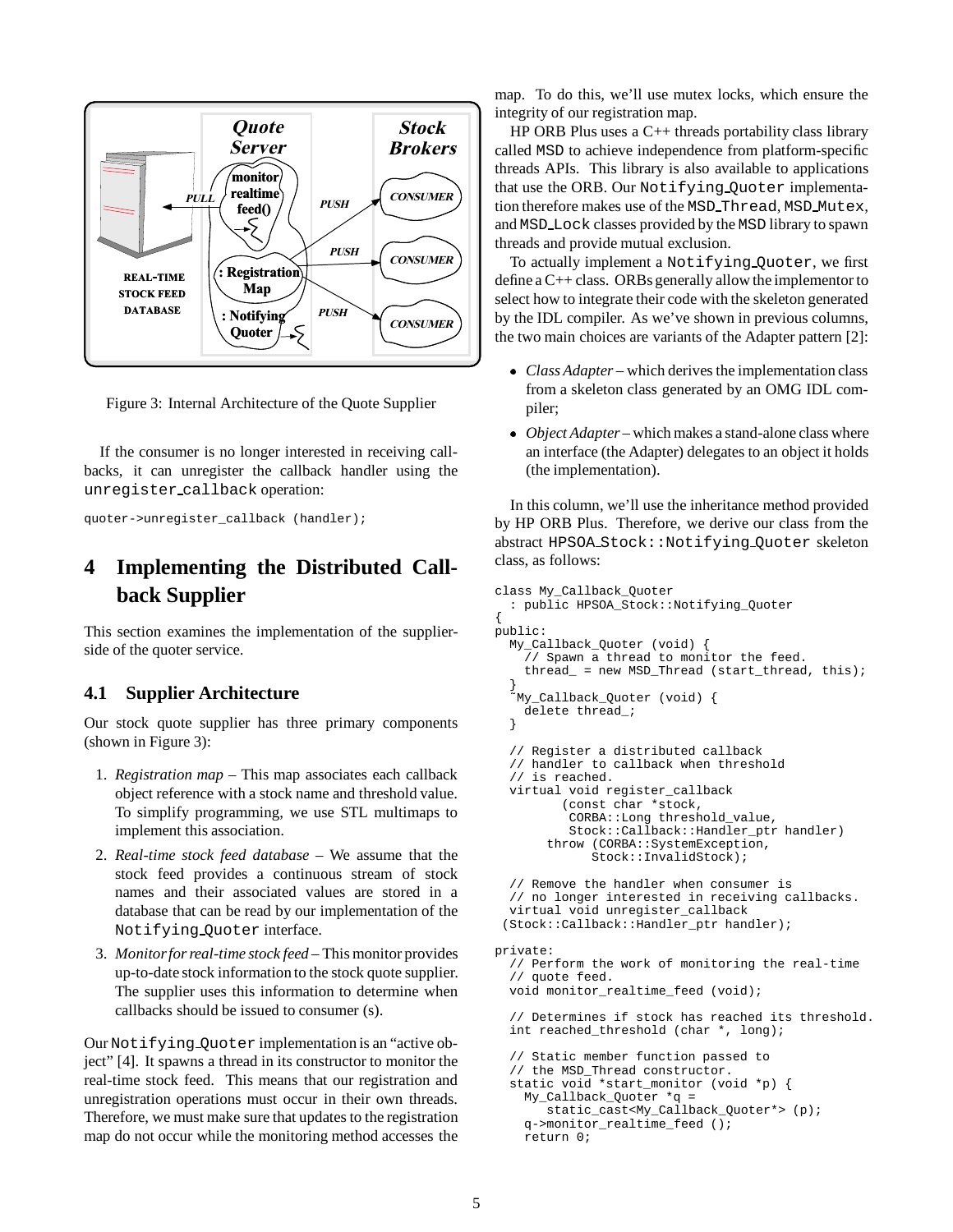```
}
  // Maps stock names to callbacks.
 Callback_Map cb_map_;
  // Pointer to monitoring thread.
 MSD_Thread *thread_;
  // Mutex for the Callback_Map.
 MSD_Mutex mutex_;
 // ...
};
```
Our Notifying Quoter implementation requires some means to store the association between the stocks it monitors and CORBA object references it maintains to distributed callbacks. We use the STL multimap type Callback Map for this purpose, as follows:

```
// Use STL pair and multimap containers.
typedef pair<Stock::Callback::Handler_ptr,
             CORBA::Long> Callback_Value;
typedef multimap<string, Callback_Value>
        Callback_Map;
```
A multimap is necessary because it allows duplicate keys. We need this feature because multiple callbacks from multiple consumers could be registered for the same stock name. For example, two separate quoter applications could each register a callback for the stock of "ACME ORBs, Inc." In addition, we'll have to provide our own locking using the mutex mechanisms in Hewlett-Packard's ORB Plus product since the STL implementation we use isn't thread-safe.

### **4.2 Registering Callbacks**

The register callback method can be written as follows:

```
void
My_Callback_Quoter::register_callback (
    const char *stock,
    CORBA::Long threshold,
    Stock::Callback::Handler_ptr handler)
{
  using namespace Stock::Callback;
  // Create Callback_Value structure to hold
  // threshold and Handler object reference.
 Callback_Value val;
  val.first = Handler:: _duplicate (handler);
 val.second = threshold;
  // Create item type for multimap, consisting
  // of the stock name and the Callback_Value.
  pair<const string, Callback_Value> item;
  item.first = string (stock);
  item.second = val;
  // Lock the callback map and insert the
  // new registration item. (The destructor
  // of the lock object unlocks the mutex).
 MSD_Lock lock (mutex_);
 cb_map_.insert (item);
}
```
Most of the register callback method is straightforward. When a consumer registers a Callback:: Handler we store a "pair of pairs" in the callback map. The

monitor realtime feed method shown below illustrates how this is used.

One tricky aspect of our design involves the use of Handler:: duplicate. This is required because the object reference passed to register callback is only valid for this method invocation. Once this invocation of the register callback method returns, the object reference might be released. For example, if register callback is upcalled from a skeleton, the skeleton will probably release the object reference before responding to the remote caller. Therefore, the duplicate call ensures that the object reference we insert into cb map does not become a dangling object reference.

### **4.3 Monitoring the Quote Feed**

The following is a simple implementation of a method that monitors the realtime quote feed:

```
// Supplier application.
void
My_Callback_Quoter::monitor_realtime_feed ()
{
  using namespace Stock;
  for (i:i) {
    // Sleep for a period to avoid ''busy waiting.''
    sleep (POLL_PERIOD);
    // Lock the registration table and
    // iterate through it (destructor
    // releases the mutex).
    MSD_Lock lock (mutex_);
    Callback_Map::iterator iter;
    for (iter = cb_map.begin ();
         iter != cb_map_.end ();
         iter++) {
      // Access Callback_Value structure.
      const string& stock = (*iter).first;
     Callback_Value& cbv = (*iter).second;
     CORBA::Long threshold = cbv.second;
      // Query the real-time quote feed database
      // to see if the threshold is reached.
     if (reached_threshold (stock, threshold)) {
        // Create Info structure to push
        // to the callback consumer.
       Callback::Info info;
        info.stock_name =
          CORBA::string_dup (stock.c_str ());
        info.threshold_value = threshold;
        // Retrieve Handler from Callback_Value.
        Callback::Handler_ptr handler = cbv.first;
        // Disseminate info the consumer (s).
       handler->push (info);
        // Release the handler object reference
         // and destroy the callback info.
        CORBA::release (handler);
        cb_map_.erase (iter);
     }
   }
  }
   /* NOTREACHED */
}
```

```
As shown in Section 4.3, the monitor realtime feed
```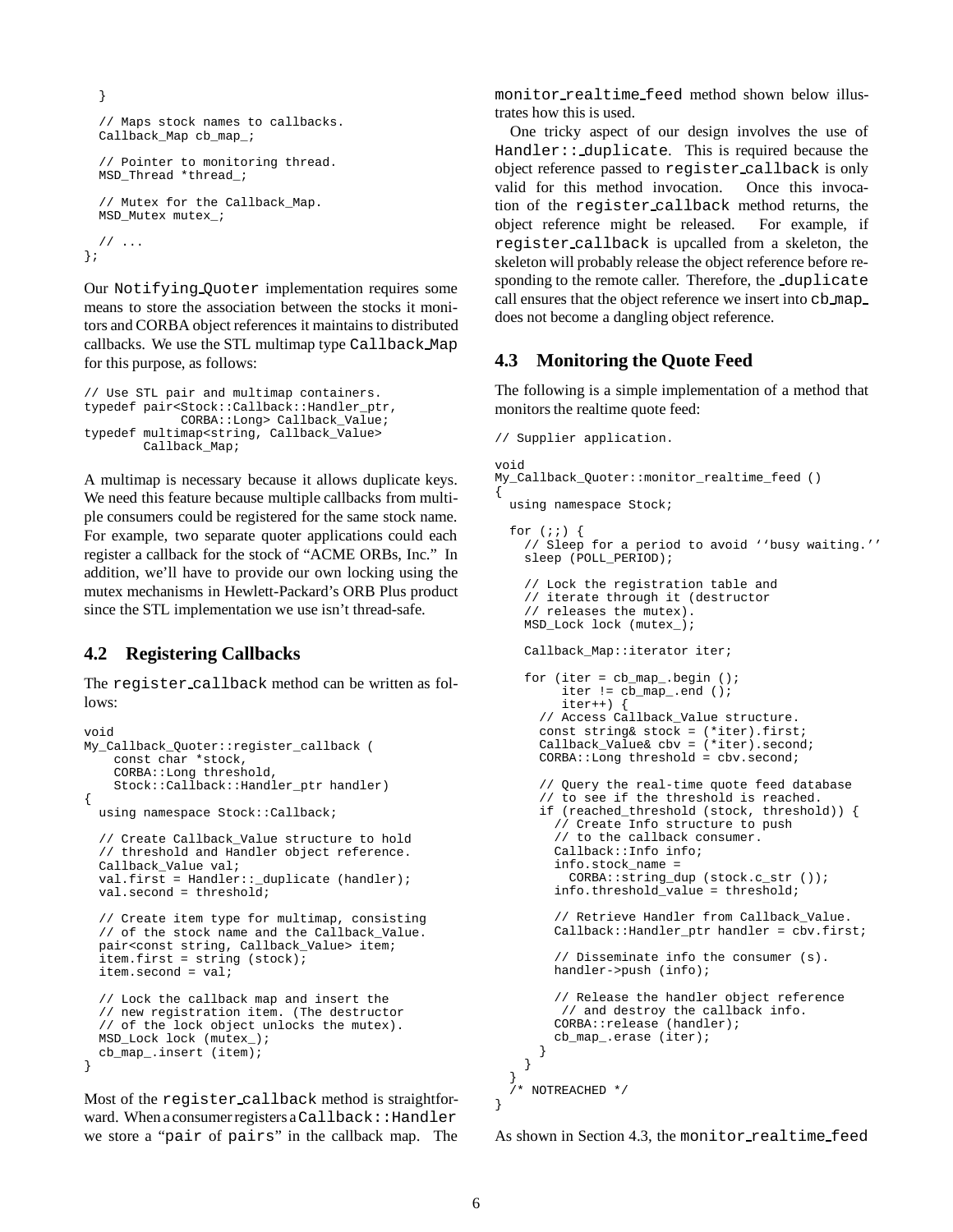method is spawned by the My Callback Quoter constructor. This method run continuously in its own thread. The main portion of the method iterates over all the entries in the callback registration map. As explained above, the callback map must be locked to prevent simultaneous access by this method and the register handler and unregister handler methods.

For each entry, the stock name and the threshold value are passed to the reached threshold method. This method queries the real-time quote feed database to see if that stock's value matches the desired threshold. If a match occurs, a Callback::Info struct is created and initialized with the stock name and value, the callback handler object reference is retrieved from the callback map, and the Info struct is "pushed" to the callback handler. Finally, the registration for the callback that was just pushed by the supplier is destroyed.

The decision to destroy the callback handler after each successful push is designed to prevent suppliers from flooding consumers with multiple callbacks if the stock data remains at the designated threshold. This implies that the quoter application consumer must re-register the My Callback handler if it wants to receive subsequent notifications for the stock. There are obviously other protocols that we could have used here, as well. The "best" approach will most likely be revealed through prototyping and benchmarking experiments.

#### **4.4 Unregistering Callbacks**

In addition to having successful "pushes" automatically remove handlers from the supplier, consumers can also unilaterally decide to remove callback handlers by invoking the supplier's unregister callback method. In this case, the implementation of the unregister callback must remove the given callback object reference from the cb\_map\_ multimap. This is accomplished using STL iterators, as follows:

```
using namespace Stock::Callback;
void
My_Callback_Quoter::unregister_callback
 (Stock::Callback::Handler_ptr handler)
{
  // Destructor releases lock.
 MSD_Lock lock (mutex_);
  Callback_Map::iterator iter;
  for (iter = cb_map_.begin ();
       iter != cb_map_.end ();
       iter++) {
    // Access Callback_Value structure.
    Callback_Value& cbv = (*iter).second;
    // Retrieve Handler from Callback_Value.
    Handler_ptr h = cbv.first;
    // Check handler equivalence.
    if (h->_is_equivalent (handler)) {
      CORBA::release (h);
      cb_map_.erase (iter);
      break;
    }
 }
}
```
This method simply iterates over the cb\_map\_ multimap, comparing each stored callback handler object reference to the one passed in as an argument. When a match is found, the object reference stored in the multimap is released, and then the entry is erased, which frees up the dynamically allocated memory.

# **5 Evaluation of the Distributed Callback Solution**

One benefit of using CORBA is that the distributed callback architecture enables the consumer application to avoid polling the stock quote supplier. Instead, the consumer is notified when quotes reach their threshold, which may result in a more efficient overall solution. However, this approach has its own set of problems:

 **Object reference ambiguity:** For example, although our unregister handler implementation appears to be straightforward and portable, it contains a subtle problem. The means by which the object reference passed to unregister handler is compared to those stored in cb map (the is equivalent function) may not actually work the way we need it to!

The is equivalent function is available for all object references because it is part of the  $CORBA::Object$ interface, which is the base interface for all OMG IDL interfaces. According to the CORBA 2.0 specification, is equivalent returns true if its object reference argument and the target object reference both refer to the same object. Unfortunately, the converse is not true: if is equivalent returns false, it may just mean that the *ORB was unable to determine* whether or not the two object references refer to the same object. In fact, a conforming ORB could implement the is equivalent operation to just always return false. In CORBA, there is no guaranteed way to determine object reference "equality" from the object references alone.

The main reason is equivalent has these somewhat odd semantics is to allow greater freedom for ORB implementors. The OMG members in favor of these semantics were concerned that stronger guarantees for is equivalent would be difficult to implement in some CORBA environments. For more information, see [5] and [6], which discuss the pros and cons of this issue, respectively.

Since we can't count on is equivalent in our implementation of the unregister handler operation, our implementation must be redesigned. One way to solve the handler identification problem is to change register handler to return a token that can later be passed to unregister handler. Depending upon the quality of service offered by our Notifying Quoter implementation, this token could be an integer counter, a Universal Unique Identifier (UUID), or even another object reference. Each of these token types provide different tradeoffs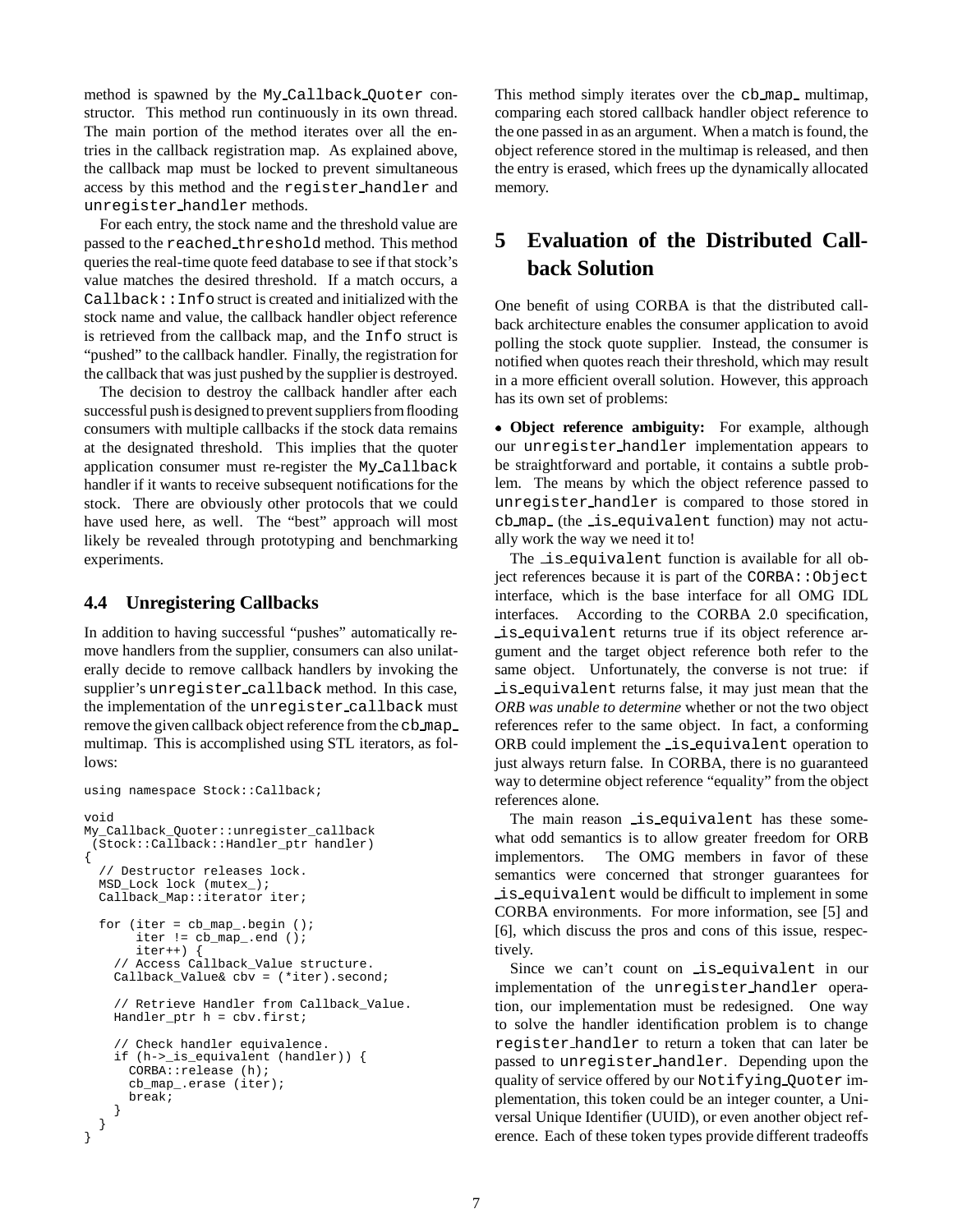in terms of scalability, robustness, and performance.

 **Supplier-side polling:** With the addition of the distributed callback capability, our stock quoter went from simply having to look up stock values from an external source to having to continually monitor those stock values that its consumers have subscribed for. Achieving this required nontrivial changes in our stock quoter implementation. For instance, in our implementation shown above, the data arrives via a real-time quote feed. In this case, we'll have a number of design choices to avoid swamping the consumers, such as:

- We could use an active database that uses triggering and filtering on the supplier's side;
- We could spawn one or more threads on the supplier-side (as we did above) to poll the quote feed continuously looking for threshold matches.

 **Callback persistence:** A robust implementation of the distributed callback service must be able to store certain information persistently. This information might include the information in the STL multimap (such as the distributed callback object references, their associated callback object references, and their threshold data). Adding persistence to our supplier will require some major modifications from our original polling quoter. Because the previous implementation of our stock quoter merely had to look stock values up from an external source, it had no persistent storage requirements (other than the quote database itself).

 **Notification scalability and delivery timeliness:** The stock quoter must be able to deliver notifications quicklyafter it detects that a stock value it monitors has reached the desired value. This may be hard if thousands of distributed callback objects have registered with it. Performance may suffer if a Supplier blocks while notifying a Consumer that is slow to accept the push when the Supplier has other consumers to serve. Moreover, what "quick delivery" means to each distributed callback object can differ greatly, depending on its quality of service requirements.

There are several ways to handle these problems such as using oneway calls, timeouts, or additional threads to implement some form of asychronous "future." Another way to improve the scalability of distributed callback notifications is to utilize an ORB that supports reliable multicast semantics. The CORBA 2.0 specification deals mainly with pointto-point communication and offers no standard support for reliable multicast. However, there are ORB implementations (such as Electra [7] or Orbix+ISIS [8]) that extend CORBA to provide reliable multicast and fault-tolerant group communication.

 **Potential for deadlock:** Since unregister callback is a twoway CORBA call, our distributed callback design can deadlock if the Supplier tries to push to a Consumer that simultaneously tries to unregister. This will almost certain happen if the ORB doesn't support "nested dispatching" of

upcalls from incoming requests even while it is "blocked" on the request portion of a twoway request/response invocation. There are various ways to implement nested dispatching, such as spawning off a separate thread to handle each incoming request or using a non-blocking event loop within the ORB. If an ORB doesn't support nesting dispatching, it may be necessary to restructure the Handler: : push, Notifying Quoter::register callback, and Notifying Quoter::unregister callback to use oneway semantics. Oneway calls can be problematic, however, since application developers then become responsible for ensuring end-to-end reliability.

twoway calls. Nested dispatching enables an ORB to perform

Given the severity of these problems, it appears that our quest to avoid polling our stock quoters has revealed even more design challenges! Unfortunately, that's the way things often evolve when developing and deploying practical distributed computing systems. Such problems are very common, and often don't manifest themselves until late in a project lifecycle. This is yet one more reason why it's so important to build prototypes and conduct experiments using realistic use-cases and distributed environments [9], before adopting a particular communication architecture wholesale.

Luckily, the flexibility and higher levels of abstraction in CORBA help to alleviate unnecessary complexity and coupling. As we've seen repeatedly, CORBA features like "separating interface from implementation" and "making it possible to reconfigure the objects flexibly" allow us to defer some (but not all) of these decisions until we understand the system better.

The problems with our notifying stock quoter described above can be eased somewhat if we separate concerns even further. In particular, our quoter implementation has enough to worry about as it monitors and reports changing stock values. Therefore, we should avoid also making it responsible for delivery of multiple notifications and maintaining a persistent table of callbacks.

One way to relieve some of the burden we've placed on the stock quoter is to utilize the OMG Events Service for notification delivery. The Events Service is part of the OMG Common Object Services Specification (COSS) Volume 1 [1]. Its purpose is to provide delivery of event data from event suppliers to event consumers without requiring the suppliers and consumers to know about each other. An implementation of the Events Service acts as a "mediator" that provides for decoupled communications between objects. Our next column will focus on the COSS Events Service in detail.

# **6 Concluding Remarks**

In this column, we've stepped away from the strict request/response model we've used for all of our examples to date, and described one way to decouple communication between suppliers and consumers. We've examined a complete